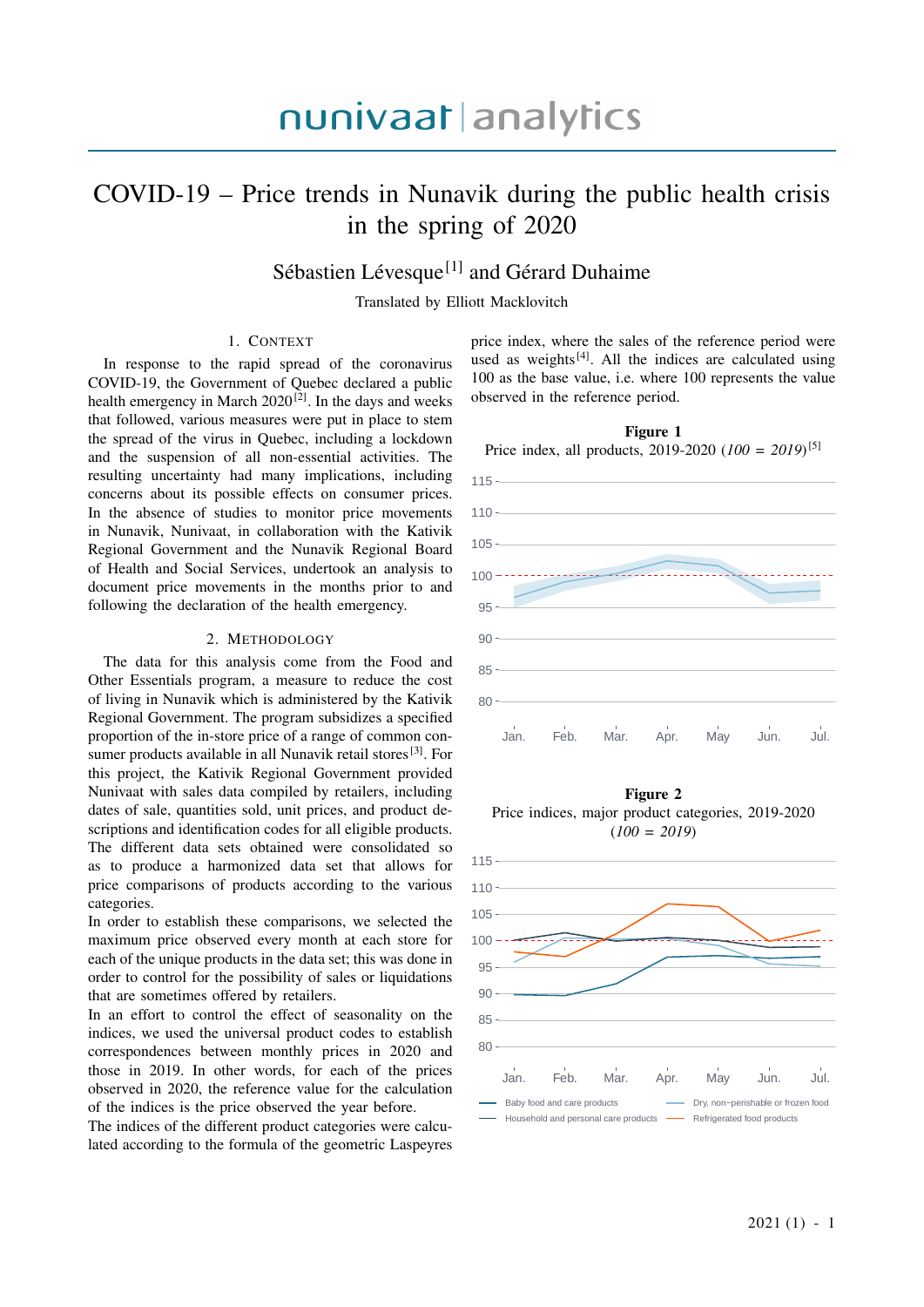#### 3. LIMITATIONS

The data set does not include the prices of all products for all periods, and some products are not available in all stores. In order to ensure that the data is representative of Nunavik as a whole, for the price of a product to be included in the calculation of the monthly index, it had to be available in at least half of the stores of one of Nunavik's two major retail chains.

Since a product must be purchased to be included in the data set, this could result in selection biases. For example, data for a product that has significantly increased in price may not be available for a given period or store if no customer purchased it.

The analysis is limited to the products covered by the program. As a result, certain products are not included in this study, most notably meat and fresh dairy products. This exploratory study is based on a limited time series, so it does not allow for the assessment of long-term price trends that could be related to events prior to the introduction of the lockdown measures; nor does it allow for the use of seasonal adjustment methods that require longer data series. Lastly, while this study describes the movement of prices when the lockdown measures were implemented, the analysis does not allow us to isolate the factors involved in the observed variations.



#### Figure 3 Price indices, selected non-perishable food products, 2019-2020 (*100 = 2019*)

#### 4. RESULTS

Looking at the collection of all the products on a month-by-month basis, we observe that while prices at the beginning of 2020 were slightly below their 2019 level, there was slight increase in prices from March to May



Figure 5 Price index, fruit and vegetables, 2019-2020 (*100 = 2019*)



2020, followed by a return to their previous level around June (Figure 1).

Generally speaking, variations in prices for non-perishable food products and non-food items are rather small and do not exhibit the trends usually associated with the period when the emergency health measures were implemented (Figure 2). On the other hand, there is some fluctuation in prices for certain non-perishable food products, including baking powder, flour, cooking oil and lard, pasta and rice (Figure 3). Still, the prices of these products remained below 2019 levels and seem to have decreased as of April. We also observe some variation in the price of certain baby products beginning in March; for example, during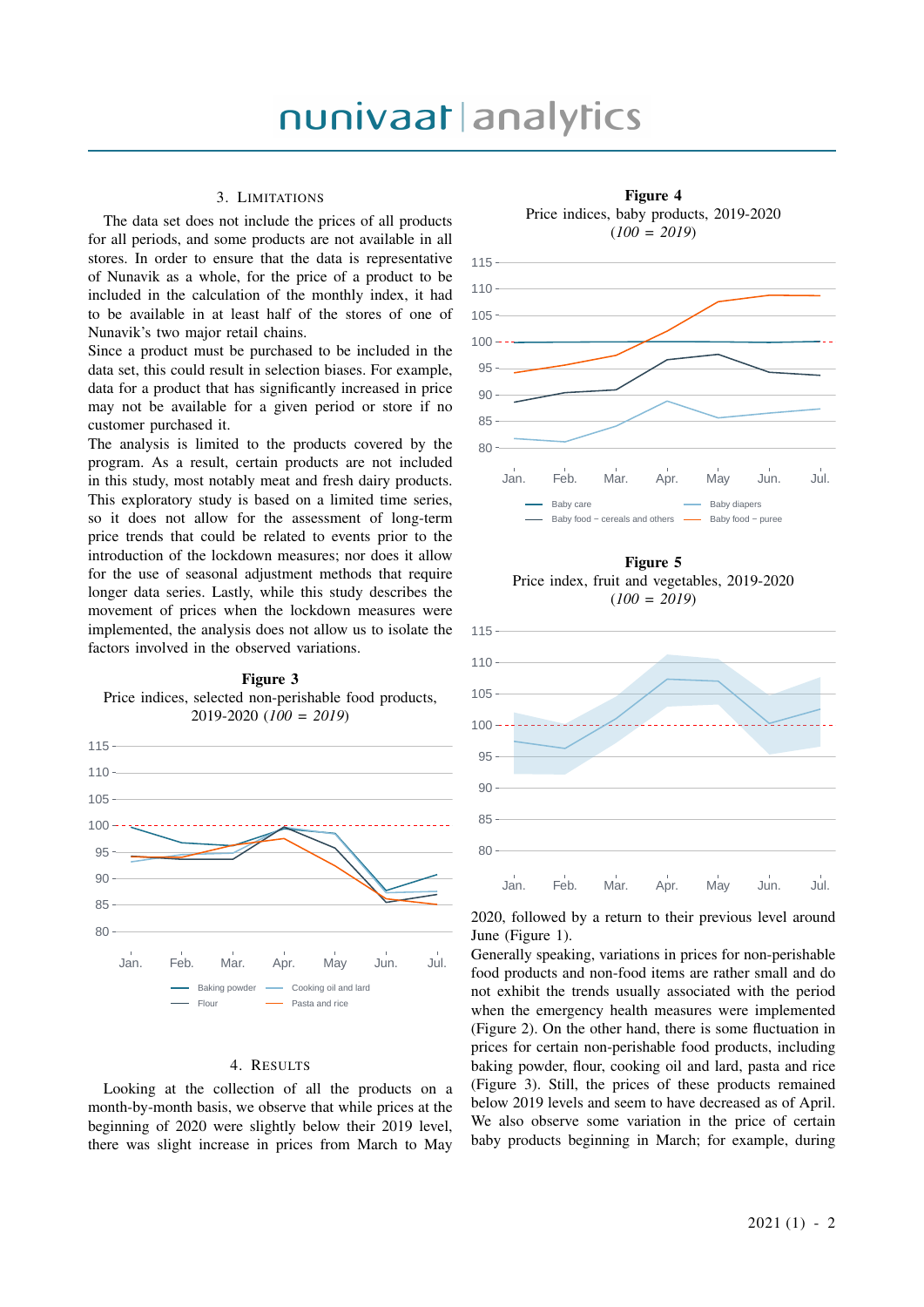## nunivaat analytics

this period, the price of baby purees rose to a level higher than in 2019 (Figure 4). The only baby products whose price did not fluctuate during this period were for baby care products.

The largest price increases during the period in question were for refrigerated and perishable products, and more specifically the prices for fruit, vegetables and butter (Figure 5 and Figure 6).

Other products, however, do not appear to have exhibited significant trends in the months prior to the pandemic, but their prices began to decline around May (Figure 7).

#### 5. DISCUSSION

Price movements that occur in the context of emergency health measures are a complex phenomenon involving not only local demand and the various health measures implemented regionally, but also the broader dynamics of the international market. A report by the International Labour Organization highlights certain macroeconomic factors that may have affected prices during the period of interest. Initially, the lockdown measures and the associated loss of income for many workers produced a decrease in demand for various products, which contributed to a decrease in their value<sup>[6]</sup>. This was the case, inter alia, for oil, which resulted in a worldwide reduction in the growth of inflation and the other measures associated with it, including the consumer price index. However, the demand for other products increased, which drove up their prices. Thus, while consumer price indices in April and May 2020 were lower than in 2019, the price of certain foods nevertheless increased during this period<sup>[7]</sup>.

According to the results of our study, the price of

Figure 6 Price index, butter, 2019-2020 (*100 = 2019*)



Figure 7 Price indices, selected food products, 2019-2020 (*100 = 2019*)



perishable products, particularly fruit and vegetables, rose during the lockdown in the spring of 2020. In the rest of Canada, the price of fruit and vegetables also appears to have gone up during  $2020^{[8]}$ , but it was meat prices that increased the most in the country during this period, something our study was unable to verify in Nunavik. All the links in the food production and distribution chain were affected by the emergency health measures, but the meat industry seems to have been particularly affected by the restructuring of work made necessary by the imposed health measures, resulting in higher costs. The absence of data on meat is an important limitation of this study, and as a consequence the increase in perishable food prices in Nunavik may be underestimated here.

The price of other products, including certain nonperishable foods and baby products, did go up in Nunavik during the lockdown period, although they did not generally exceed 2019 price levels.

Nevertheless, it is important to recall that the reference period for each of the observations made here is one year earlier, the aim being to limit the potential impact of the different seasons on the indices. While price levels for some products are lower than those of 2019, an increase in prices from one month to the next may still be felt by consumers, particularly in households subject to food insecurity and whose budget may be jeopardized by any price increase.

Although price increases for some products do appear to coincide with the introduction of the lockdown, other factors may also have contributed to maintaining price levels at or below 2019 levels during this period. For example, the decline in oil prices at the beginning of the year, exacerbated in the spring by the price war between